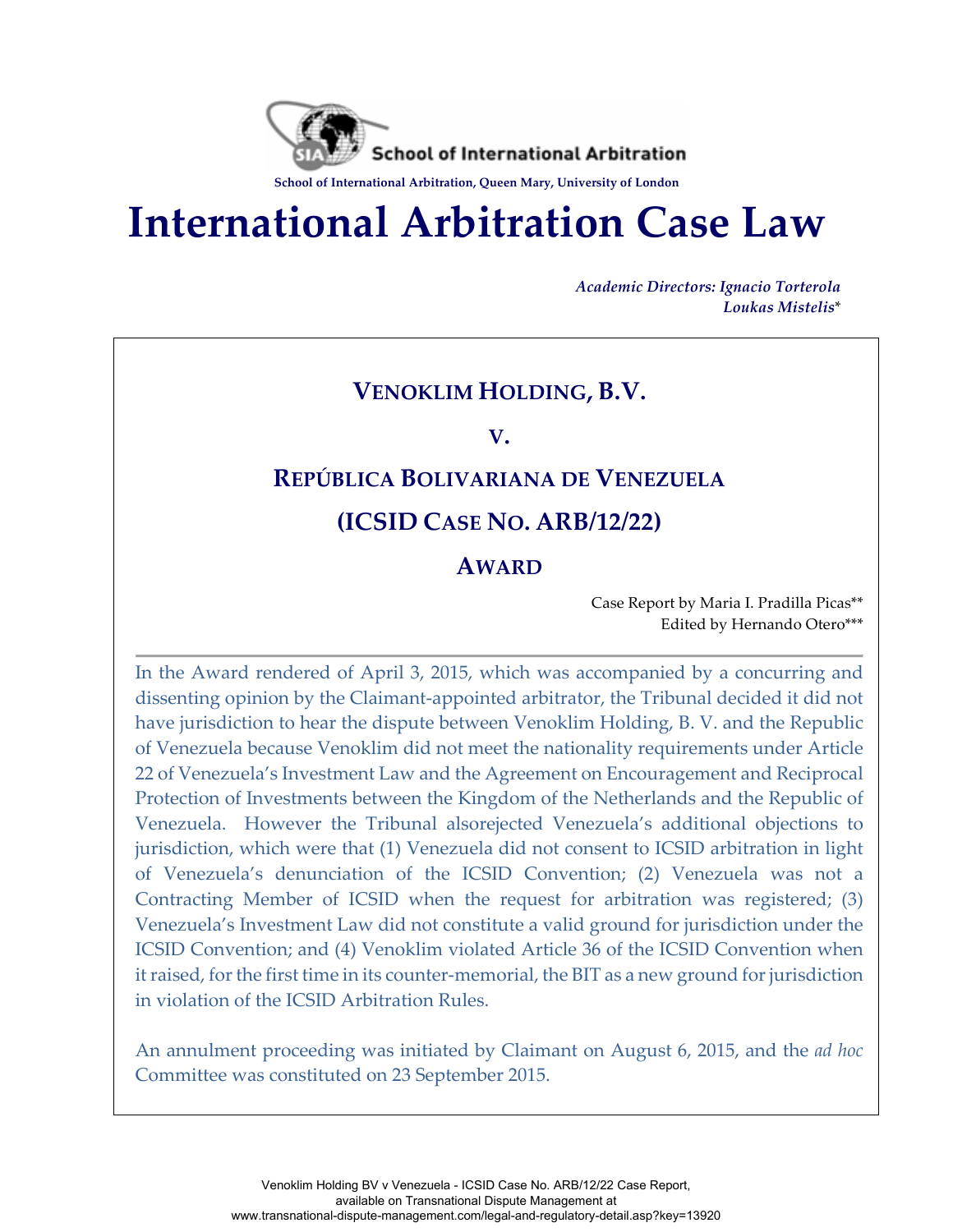| <b>Main Issues:</b> | Jurisdiction – personal – nationality; jurisdiction – temporal;<br>consnent – ICSID denunciation – investment law.                                                                                                                                                                                   |
|---------------------|------------------------------------------------------------------------------------------------------------------------------------------------------------------------------------------------------------------------------------------------------------------------------------------------------|
| Tribunal:           | Yves Derains – President, Enrique Gómez-Pinzón, Rodrigo<br>Oreamuno.                                                                                                                                                                                                                                 |
| Claimant's counsel: | Mr. Gerardo Jiménez Umbarila and Mr. Juan Pablo Liévano<br>(Jiménez & Liévano Abogados, Bogotá, Colombia).                                                                                                                                                                                           |
|                     | Respondent's Counsel: Procuraduría General de la República, Caracas, Venezuela;<br>George Kahale III, Eloy Barbará de Parres, Gabriela Álvarez-<br>Ávila, and Claudia Frutos-Peterson (Curtis, Mallet-Prevost, Colt<br>& Mosle, Mexico City, Mexico, New York, NY, and Washington,<br>D.C., U.S.A.). |

Directors can be reached by email at ignacio.torterola@internationalarbitrationcaselaw.com and loukas.mistelis@internationalarbitrationcaselaw.com

<sup>\*\*</sup> Maria I. Pradilla Picas is an associate in the Washington, D.C. office of Jones Day, and holds a J.D. from Georgetown University Law Center and a Master in International Business from Florida International University. The views set forth herein are the personal views of the author and do not necessarily reflect those of the law firm with which she is associated. Ms. Pradilla Picas can be contacted at mpradillapicas@jonesday.com.

<sup>\*\*\*</sup> Hernando Otero is an International Arbitrator and Adjunct Professor at the American University College of Law.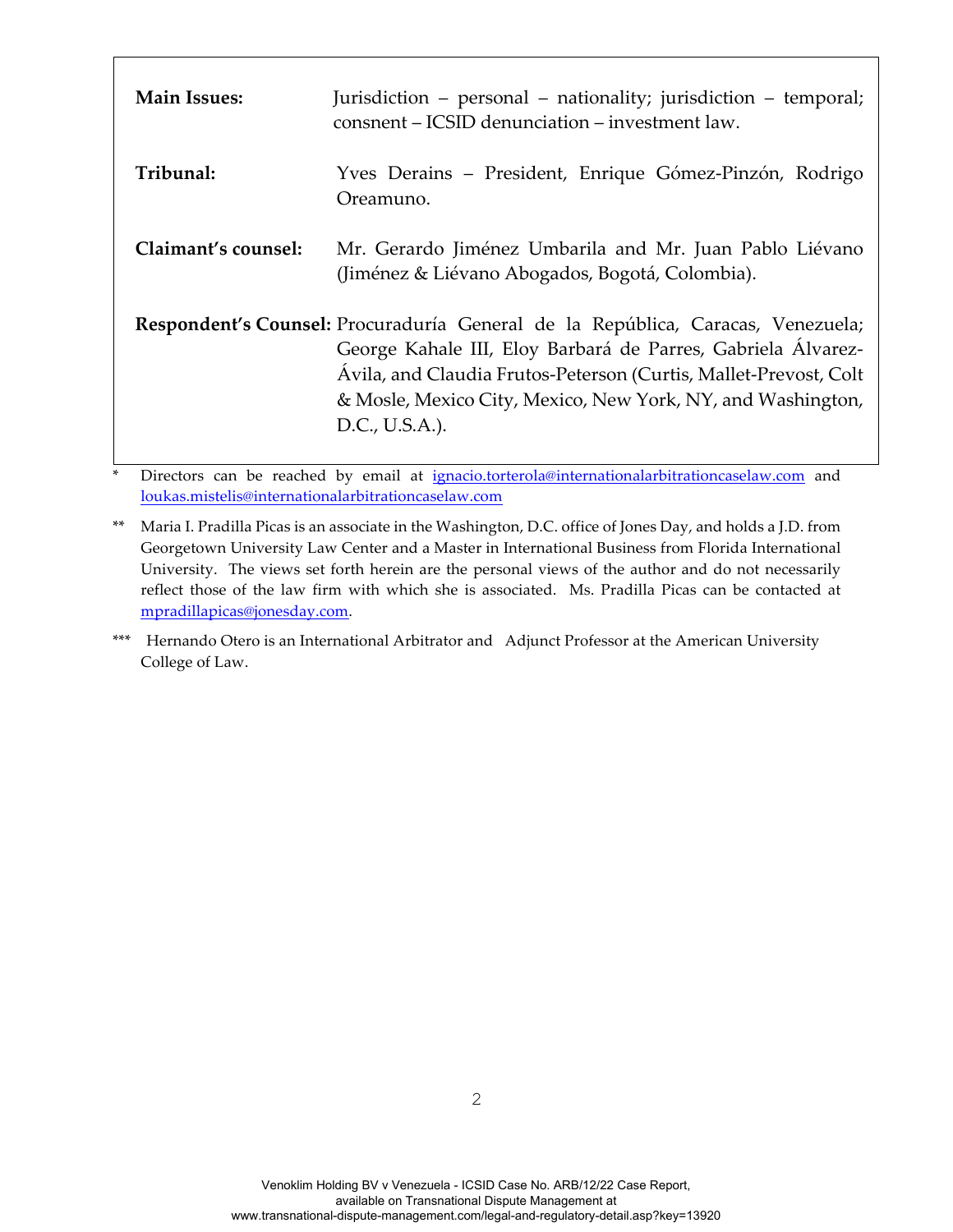#### *Digest*

#### *1. Relevant Facts and Procedural Dates*

The Claimant, Venoklim Holding, B.V. ("Venoklim" or "Claimant"), was a company incorporated in the Netherlands which owned the majority of shares of Lubricantes Venovo, C.A. ("Lubricantes Venoco"); Aditivos Orinoco de Venezuela, C.A. ("ADINOVEN"); Servicios Técnico Administrativos Venoco, C.A. ("Servicios Venoco"); Nacional de Grasas Lubricantes; and Química Venoco, C.A. ("Química Venoco") (¶ 2). The Respondent was the Bolivarian Republic of Venezuela ("Venezuela" or "Respondent").  $(\mathbb{I} 4)$ .

The dispute arose from the alleged expropriation of Claimant's property through government Decree No. 7712 ofOctober 10, 2010. Per the Decree the real and movable property of the Claimant's five subsidiaries were taken. (¶ 7). In response, the Claimant filed a request for arbitration with the ICSID Secretariat pursuant to Article 22 of Venezuela's Investment Law onJuly 23, 2012. The Secretariat registered the request on August, 15, 2012.

Following the filing of the Claimant's counter-memorial on jurisdictional objections, the Respondent objected to the Claimant's reliance on Article 9(1) of the Agreement on Encouragement and Reciprocal Protection of Investments between the Kingdom of the Netherlands and the Republic of Venezuela (the "BIT") "*as a new jurisdictional ground in the present case.*" (¶ 19) (emphasis added). As a result, the Tribunal bifurcated the proceedings and the hearing on jurisdiction took place in Washington, D.C. on March 26- 27, 2014. (¶¶ 25-26, 28).

After the hearing, the Tribunal requested the parties to make further submissions on the issue of Venoklim's nationality. (¶ 29). Claimant filed a notarized certificate indicating that Venoklim was a company registered in the Netherlands, owned by Industrias Venoco, C.A. (a Venezuelan company), which was in turn majority-owned (69.96%) by Inversora Petroklim, C.A. (*Id.*). Inversora Petroklim, for its part, wasregistered in Venezuela and owned by two Venezuelan citizens: Franklin Durán Guerrero (99% ownership) and Carlos Eduardo Kauffman Ramírez (1% ownership). (¶¶ 30-32).

#### *2. Analysis by the Tribunal*

The Tribunal began its analysis by highlighting that under Article 25 of the ICSID Convention, its jurisdiction was determined by three conditions: *rationae materiae, rationae personae* and *rationae voluntatis*; but only *the latter two* were in dispute between the parties. (¶¶ 41-43). The Tribunal addressed Venezuela's objections to jurisdiction as follows: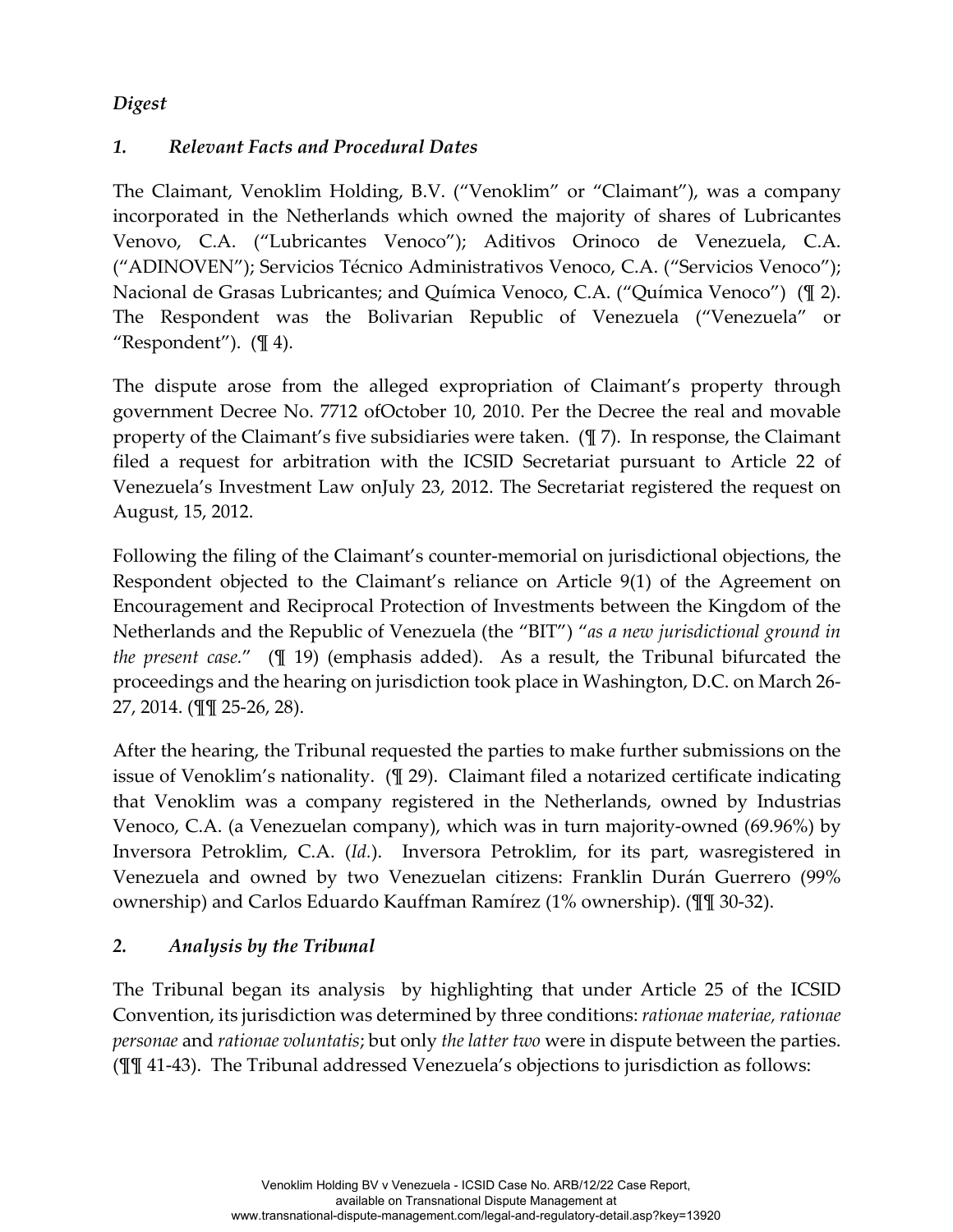2.1. *Analysis of Respondent's First Jurisdictional Objection: Lack of Respondent's Consent in Light of its Denunciation of the ICSID Convention*

The Respondent's objection stated that its January 24, 2012, denunciation of the ICSID Convention had two consequences based on Article 72 of the ICSID Convention: (i) the effects of denunciation were immediate with respect to its consent to jurisdiction *rationae personae*; and (ii) the effects of the registration of Claimant's request for arbitration precluded ICSID arbitration from being properly commenced. (¶ 47).

The Tribunal first observed that denunciation did not have retroactive effect, and only was applicable to future disputes. (¶ 59). Accordingly, the first step for the Tribunal was to determine the time at which the denunciation was effective. To do this the tribunal read Article 72 in conjunction with Article 71 of the ICSID Convention and found that Venezuela's position that Venoklim had to file its request for arbitration prior to ICSID's receipt of notification, and not during the six month period after denunciation, was contrary to common sense. (¶¶ 61-62). For the tribunal, the Respondent's position would violate basic principles of judicial certainty because investors could not know ahead of time when a State was going to denounce the Convention. (¶ 63). Furthermore, the Tribunal remarked that a distinction between special and general norms is inapplicable to Articles 71 and 72, and that consent under Article 72 referred to the unilateral offer by the State and not the State's perfected consent. (¶¶ 64-65).

In light of this analysis, the Tribunal concluded that when Venoklim filed its request for arbitration, Venezuela was still a Contracting Party to the ICSID Convention. (¶ 67).

2.2. *Analysis of Respondent's Second Jurisdictional Objection: Respondent Was Not a Contracting Party to the ICSID Convention*

The Respondent maintained that ICSID Rule 6(2) indicated that the date of registration of the request determined whether Venezuela was still a Contracting Party to the ICSID Convention at the time. (¶ 69). The Respondent explained, the ICSID Secretary registered the arbitration on August15, 2015, which postdated the six-month period provided by Article 71. (*Id.*).

The Tribunal rejected Venezuela's argument, and explained that "registration" and "consent" are different concepts that were not to be confused.  $(\frac{1}{2}76)$ . In reviewing ICSID Rules 6(2) and 2(3), the Tribunal observed that Rule 6(2) indicated the moment when the arbitral proceeding began, but not when consent was formed. (¶ 74). Rather, Rule 2(3) provided the date of consent; that is when Venoklim filed the request for arbitration. (¶ 75). Otherwisea claimant would be penalized merely because the ICSID Secretary registered the dispute after the six-month period elapsed. (¶¶ 77-78).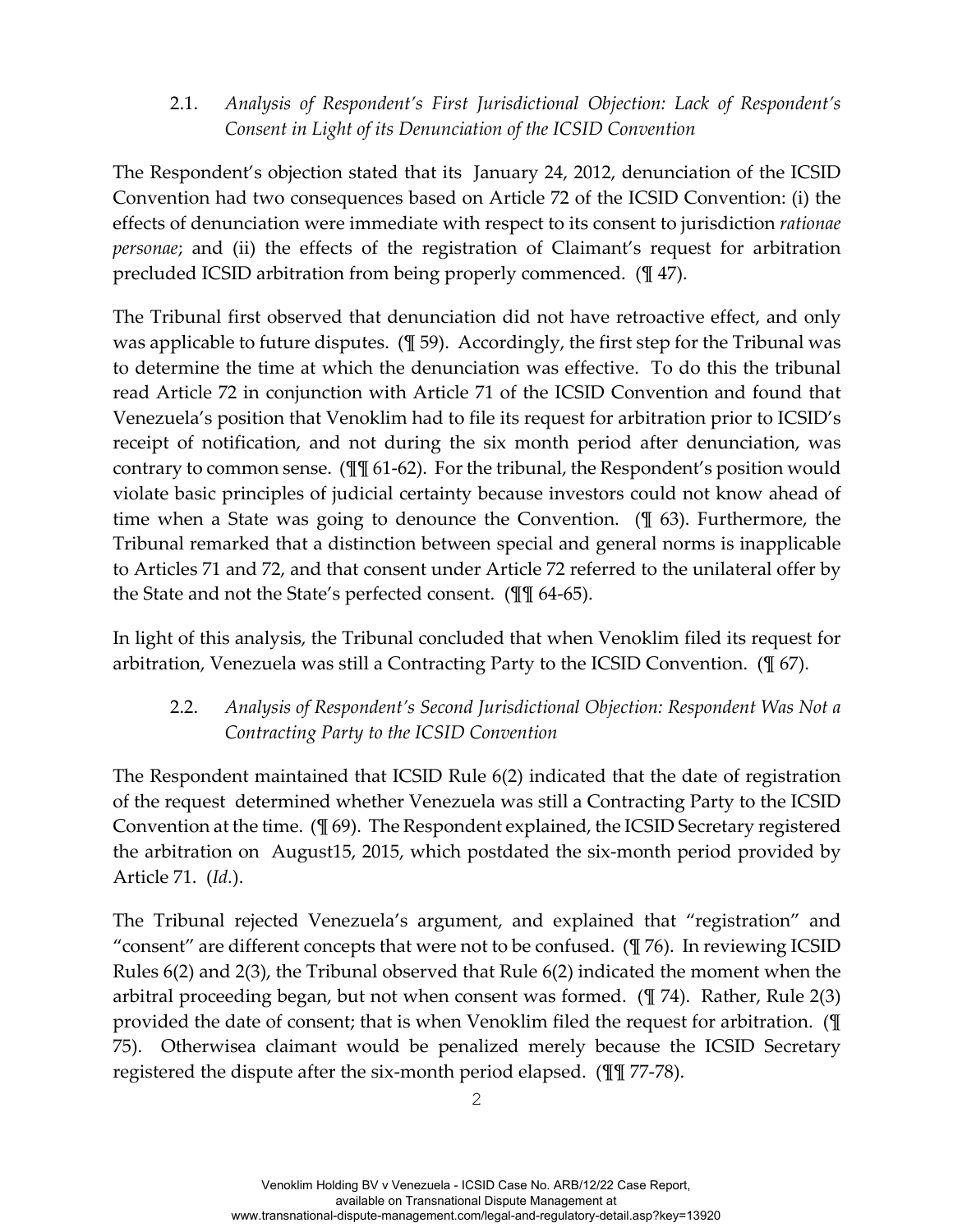Consequently, the Tribunal concluded that consent was perfected on July 23, 2012, the date the request for arbitration, and on which Venezuela's denunciation had not taken effect. (¶ 79).

#### 2.3. *Analysis of Respondent's Third Jurisdictional Objection: Venezuela's Investment Law Does Not Constitute a Valid Ground for ICSID Jurisdiction*

Basing its argument on other ICSID arbitral decisions and a decision by a Venezuelan court, the Respondent maintained that because Article 22 of Venezuela's Investment Law was not a general and open offer to arbitrate under ICSID, the Tribunal could not find it had jurisdiction.

As a preliminary matter the Tribunal noted that Article 22 of Venezuela's Investment Law was a complex and confusing text and, as such, the Tribunal would interpret it in light of its context and considering the circumstances that led to its enactment. (¶¶ 88-91). The Tribunal looked at the declarations of Mr. Werner Corrales—who according to Claimant could testify as to Venezuela's intention in enacting the Investment Law—as well as other tribunals' opinions about Mr. Corrales' declarations, and found that because he was an economist and not a lawyer his opinion did not represent the position of the Venezuelan Government at the time. (III 94-98). Agreeing with previous ICSID arbitral decisions,<sup>1</sup> the Tribunal concluded that Article 22 of Venezuela's Investment Law did not contain an autonomous consent by Venezuela to ICSID jurisdiction. (¶ 111).

The Tribunal explained however, that through Article 22 Venezuela had ratified its offers to submit disputes to international arbitration contained in other international treaties. (¶ 113). The Tribunal further confirmed that these international treaties could be complementarily invoked by a foreign investor as a basis for ICSID jurisdiction. (*Id.*)

i<br>Li

<sup>1</sup> The Tribunal relied on: *Venezuela Holdings B.V. and others v. Bolivarian Republic of Venezuela*, ICSID Case No. ARB/07/27, Decision on Jurisdiction, 10 June 2010; *CEMEX Caracas Investments B.V. and CEMEX Caracas II Investments B.V. v. Bolivarian Republic of Venezuela*, ICSID Case No. ARB/08/15, Decision on Jurisdiction, 30 Dec. 2010; *Brandes Investment Partners, LP v. Bolivarian Republic of Venezuela*, ICSID Case No. ARB/08/3), Award, 2 Aug. 2011; *Tidewater Investment SRL and Tidewater Caribe, C.A. v. Bolivarian Republic of Venezuela*, ICSID Case No. ARB/10/5, Decision on Jurisdiction, 8 Feb. 2013; *Opic Karimum Corporation v. Bolivarian Republic of Venezuela*, ICSID Case No. ARB/10/14, Award, 28 may 2013; *ConocoPhillips Petrozuata B.V., ConocoPhillips Hamaca B.V. and ConocoPhillips Gulf of Paria B.V. v. Bolivarian Republic of Venezuela*, ICSID Case No. ARB/07/30, Decision on Jurisdiction, 3 Sept. 2013.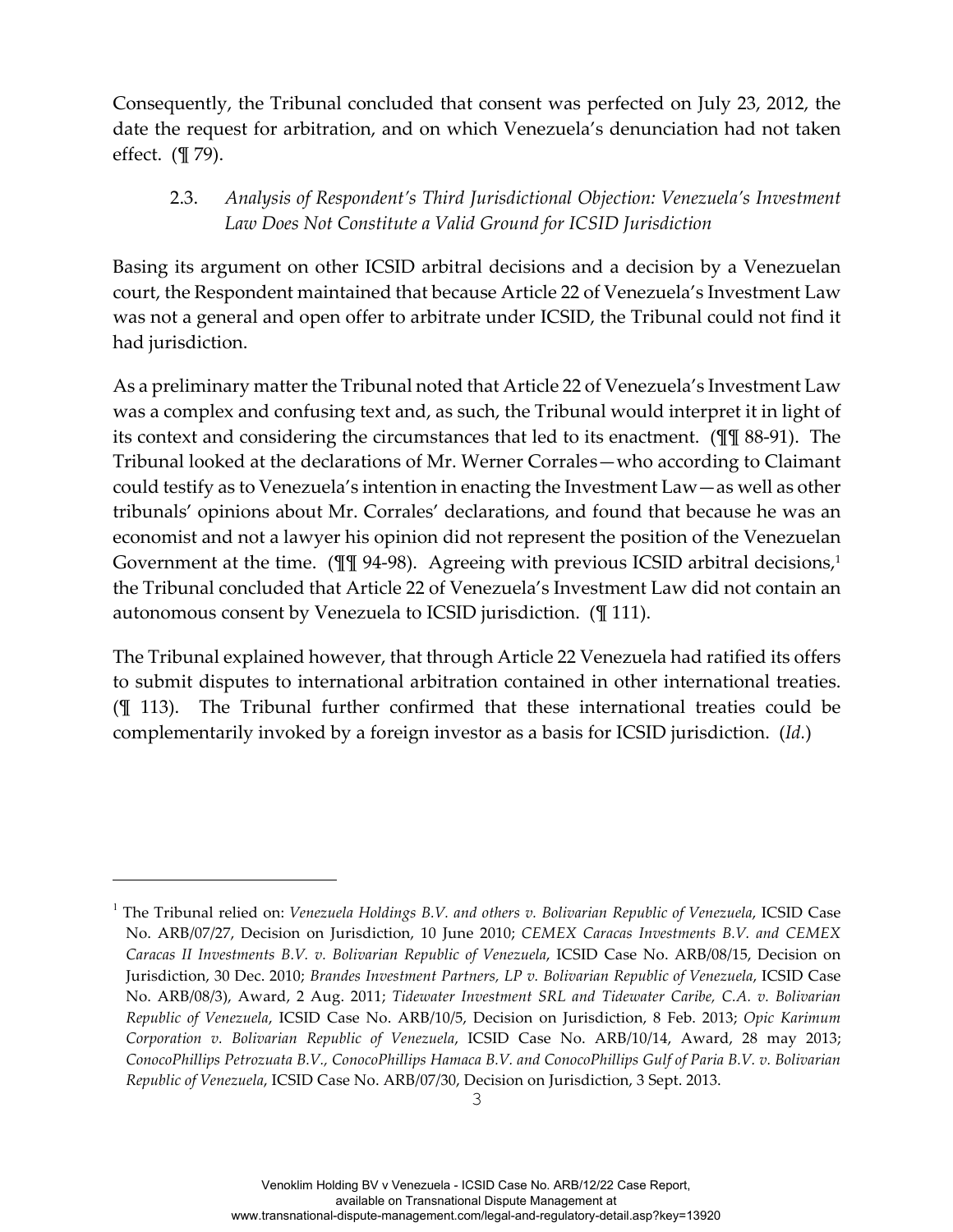2.4. *Analysis of Respondent's Fifth2 Jurisdictional Objection: To Add a New Basis for Jurisdiction at this Stage of the Proceeding Violates Fundamental Rules of Procedure*

The Respondent's objection to Venoklim invoking the BIT as a basis for jurisdiction pertained to the fact that Venoklim had first invoked the BIT in its counter-memorial, which Respondent argued was a violation of Article 36 of the ICSID Convention and ICSID Rule 2. (¶ 115). According to Respondent, Article 36 and Rule 2 required the claimant to include all the necessary elements for jurisdiction in its request for arbitration. (¶ 116).

The Tribunal first explained that ICSID Arbitration Rule 40(1) permitted a party to present an incidental or additional claim so long as the claim was within the scope of the parties' consent. (¶ 123). For the Tribunal, it was logical that the offer to arbitrate and its acceptance through the request for arbitration constituted the limits of the parties' consent, and that additional claims could be presented thereafter. (¶ 123). Consequently, Venoklim had been entitled to modify, complete and develo its initial claim so long as it had done so within the limits of that consent. (¶ 124).

The Tribunal observed, Claimant had not enlarged its basis for jurisdiction in the countermemorial, but rather developed the original basis for jurisdiction invoked in its request for arbitration (Venezuela's investment law) by invoking the BIT as a complement to Article 22 of the Investment Law. (¶¶ 126-28). But, to benefit from the protections of the BIT, the Tribunal clarified that Venoklim had to prove that it met all of Article 22's requirements—in particular, the nationality requirement. (¶ 129).

Accordingly, the Tribunal rejected Venezuela's fifth objection to jurisdiction because invoking the BIT in the counter-memorial did not constitute a new basis for jurisdiction, but rather it was a complement to Article 22 of Venezuela's Investment Law within the limits of the parties' consent. (¶ 130).

2.5. *Analysis of Respondent's Fourth Jurisdictional Objection: Claimant Is Not a Foreign Investor*

The Respondent objected to jurisdiction on the grounds that Venoklim was not a foreign investor because it was ultimately controlled by Venezuelan nationals. (¶¶ 131-34).

i<br>Li

 $2$  The Tribunal decided to address Respondent's fifth jurisdictional objection before analyzing the fourth one to maintain the continuity of its analysis. (¶ 114).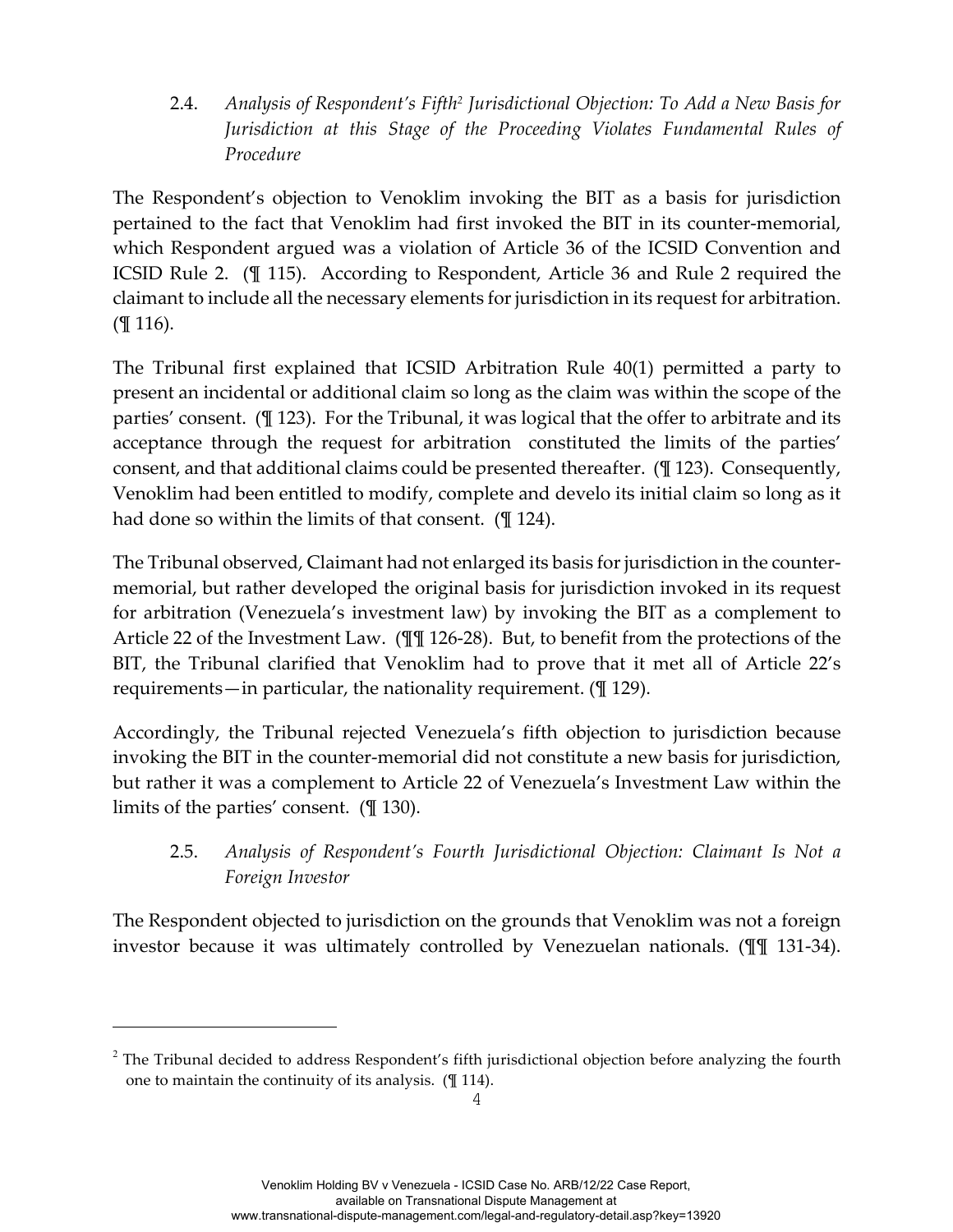Claimant countered that shareholder registries, financial statements, and the place of incorporation<sup>3</sup> are the relevant factors for nationality.  $(\mathbb{I} 135)$ .

The Tribunal explained that Venoklim had to comply both with the nationality requirements of Article 22 of Venezuela's Investment Law and those in Article 25 of the ICSID Convention. (¶¶ 137-39).

#### 2.5.1. Nationality under Article 22 of Venezuela's Investment Law

In reading Article 22, the Tribunal identified two criteria to determine the nationality of the investor and investment: ownership and control. (¶ 142). Given the parties only discussed control (and not ownership), the Tribunal decided to analyze only the issue of control and requested the parties submit proof of the ultimate entity or person that could be considered to have control over Venoklim. (¶¶ 142-43).

Venoklim, the Tribunal found, was a company registered in the Netherlands, wholly owned by International Petroklim, C.A (Swedish), which was controlled by Industrias Venoco, C.A. (Venezuelan). (¶ 145). Industrias Venoco's president was a Venezuelan national, who was also a member of Venoklim's Board of Directors, president of International Petroklim, and president of four of Venoklim's five subsidiaries. (¶ 146). Furthermore, Industrias Venoco was controlled by Inversora Petroklim (Venezuelan), which wasowned by two Venezuelan nationals: Franklin Durán Guerrero (99% ownership) and Carlos Eduardo Kauffman Ramírez (1% ownership). (¶¶ 145, 148).

In view of this chain of ownership, which ultimately culminated in ownership and control by Venezuelan nationals, the Tribunal declared that Venoklim could not be treated as a foreign investor under Article 22 of Venezuela's Investment Law. (¶ 149).

#### 2.5.2. Nationality under Article 25 of the ICSID Convention

Based on its analysis, the Tribunal observed that a finding that Venoklim was a foreign investor under Article 25 given its incorporation in the Netherlands, and in spite of the ultimate ownership of Venezuelan entities, would allow formalism to prevail over reality and betray the object and purpose of the Convention. (¶ 156).

2.6. *Analysis of Respondent's Sixth Jurisdictional Objection: Venezuela's ICSID denunciation Precludes* the Tribunal of Jurisdiction even under the BIT

i<br>Li

<sup>3</sup> Venoklim relied on *Tokios Tokelés v. Ukraine*, ICSID Case No. ARB/02/18, Decision on Jurisdiction (29 Apr. 2004) and *Saluka v. Czech Republic*, UNCITRAL, Award (16 Mar. 2006) for the proposition that place of incorporation is a determining factor of the investor's nationality. (¶ 136).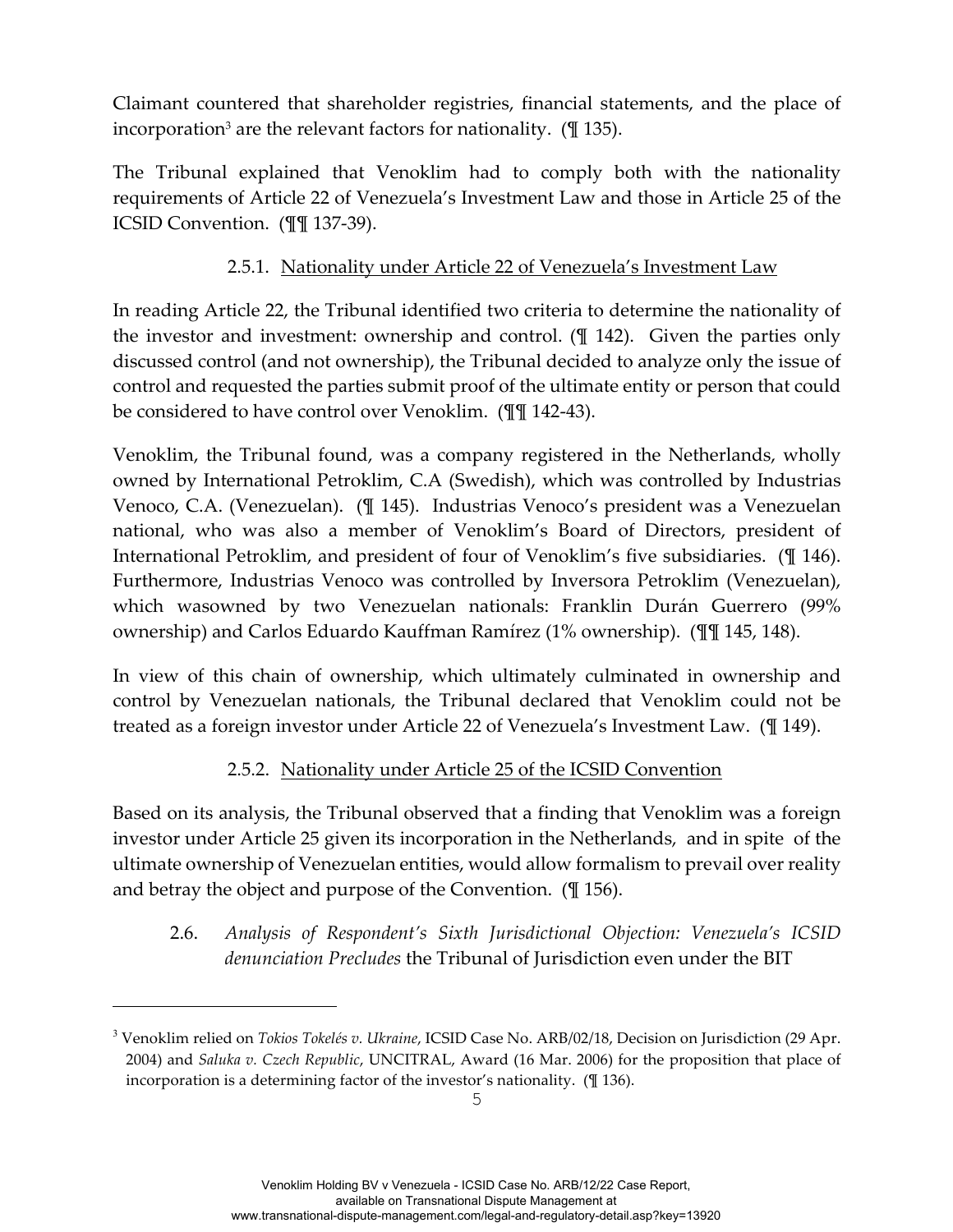Having already decided that Venoklim did not meet the nationality requirements for establishing jurisdiction, the Tribunal found it unnecessary to analyze the effects of Venezuela's ICSID Convention denunciation on the BIT. (¶ 159).

#### *3. Decision*

The Tribunal accepted Venezuela's jurisdictional objections related to the nationality of the investor under Article 22 of Venezuela's Investment Law and the BIT, but rejected the other four objections. (¶ 165). Accordingly, the Tribunal decided that neither ICSID nor the Tribunal had jurisdiction over the case, the parties should split costs equally, and each party should pay for its legal fees.

## *4. Concurring and Dissenting Opinion of Enrique Gómes Pinzón (Claimant Appointed Arbitrator)*

Mr. Pinzón concurred with the majority's conclusion regarding Venezuela's fifth jurisdictional objection (i.e.adding a new basis for jurisdiction in the counter-memorial violated a fundamental rule of procedure), but disagreed with the majority's reasoning; and dissented from the Tribunal's majority with respect to Venezuela's fourth jurisdictional objection (Claimant was not a foreign investor).

As to Venezuela's fifth jurisdictional objection, Mr. Pinzón agreed with the majority that the Claimant did not violate the ICSID Rules by invoking Article 9 of the BIT as a complementary basis for jurisdiction in its counter-memorial. (¶ 4). However, in Mr. Pinzón's opinion, the majority's reference to ICSID Rule 40(1) on Ancillary Claims was inappropriate as it suggested an alternative date of consent. (¶¶ 7-8). To Mr. Pinzón, it was clear that Article 9 of the BIT included an unconditional offer to ICSID arbitration, and that Venoklim accepted the offer through its request for arbitration. In his view, , even though Venoklim did not specifically invoke the BIT at that time, Article 22 of Venezuela's Investment Law ratified all obligations and offers to international arbitration contained, particularly, in international treaties. (¶¶ 9-13). Therefore, in his opinion, it could be presumed that the request for arbitration was the acceptance of the BIT's offer, and the later reference to the BIT in the counter-memorial was a good faith clarification at the first possible opportunity after the initial discussion of the issue. (¶¶ 14-15).

With respect to Venezuela's fourth jurisdictional objection, Mr. Pinzón disagreed with the majority that Venoklim had to comply with the nationality requirements of Article 22 of Venezuela's Investment Law given the BIT had its own conditions. (¶ 18). In his view, Article 22 did not constitute in itself an offer, nor did it confer any benefits to foreign investors, and therefore did not create additional conditions beyond those of the BIT and the ICSID Convention. (¶¶ 19-20). In his opinion, even if the Claimant was required to